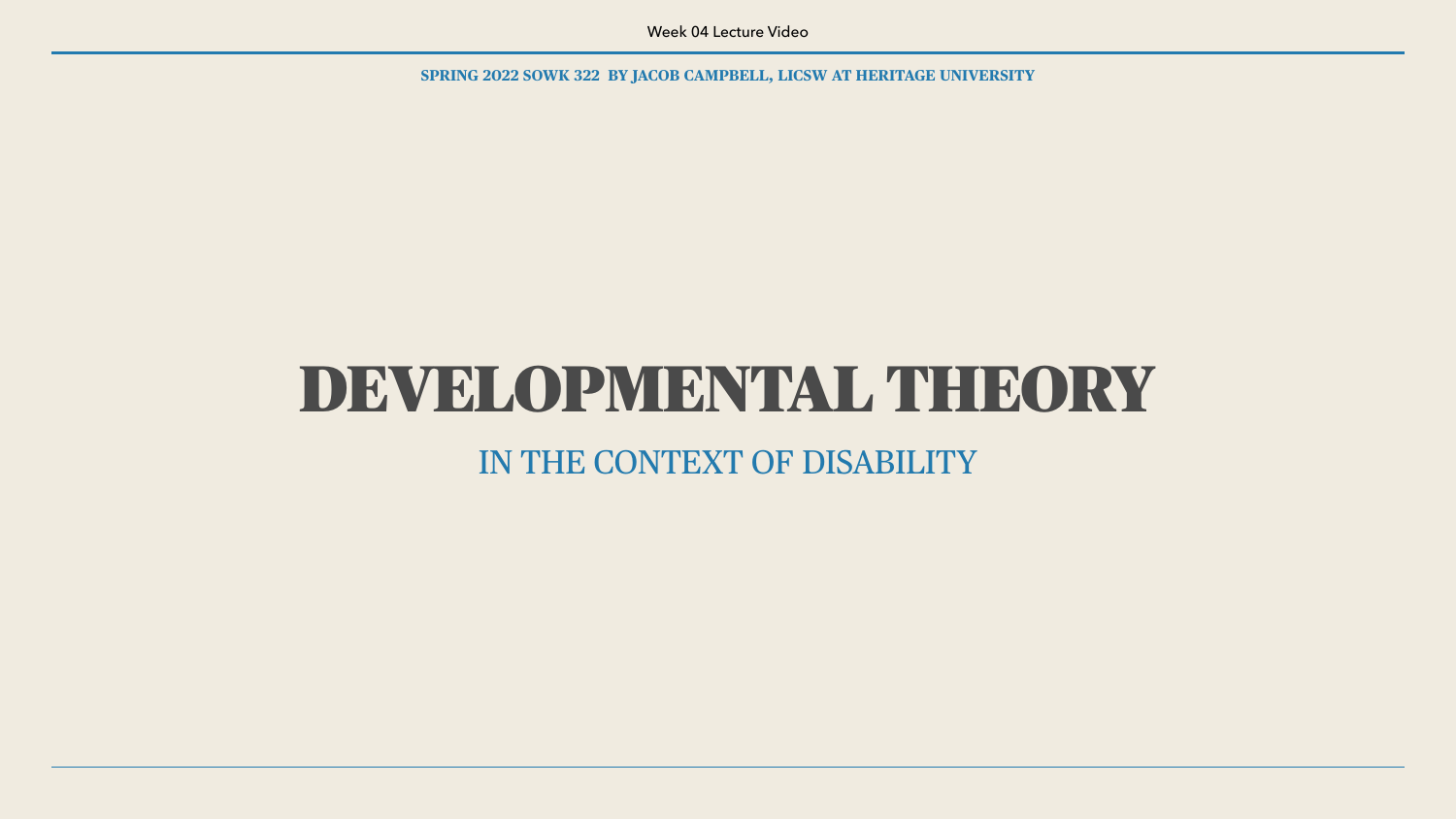# Developmental Theoires

| <b>Theorist</b>   | <b>Theorist</b>              | <b>Theory Focus</b>                                                    |
|-------------------|------------------------------|------------------------------------------------------------------------|
| Freud             | <b>Psychoanalytic Theory</b> | Psychosexual development<br>throughout childhood                       |
| Piaget            | <b>Cognitive Theory</b>      | Cognitive rather than emotional<br>development from birth to           |
| Erikson           | Ego Psychological Theory     | Psychosocial stage development<br>from birth through old age           |
| Kohlberg/Gilligan | Moral Development Theory     | The use of cognition and reasoning<br>involved in moral judgments from |
| Fowler            | Spiritual/Religious Theory   | Stages of faith development<br>through the life span                   |

**"Contemporary developmental theories have generally either ignored disability or conceived of disability from a pathology framework. To affirm lives with disabilities, a shift in perceptions that considers the implications of living with a disability as a normal part of life is needed" (p. 65).**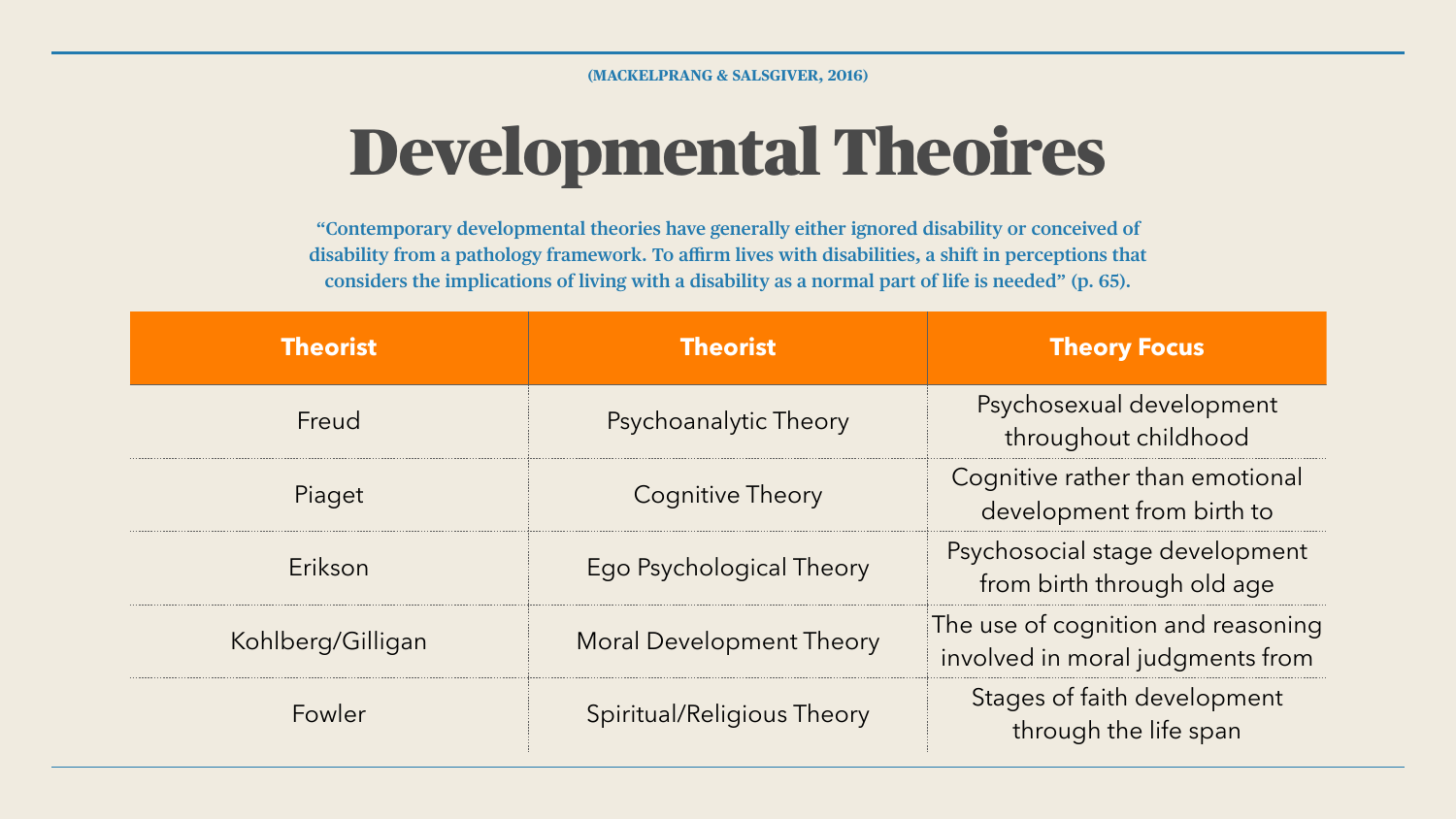### DEVELOPMENTAL THEORY IN THE CONTEXT OF DISABILITY

- Birth to Three Years of Age
- Three to Six Years of Age
- Six to Twelve Years of Age
- Twelve to Eighteen Years of Age
- Young Adulthood
- Middle Adulthood
- Older Adulthood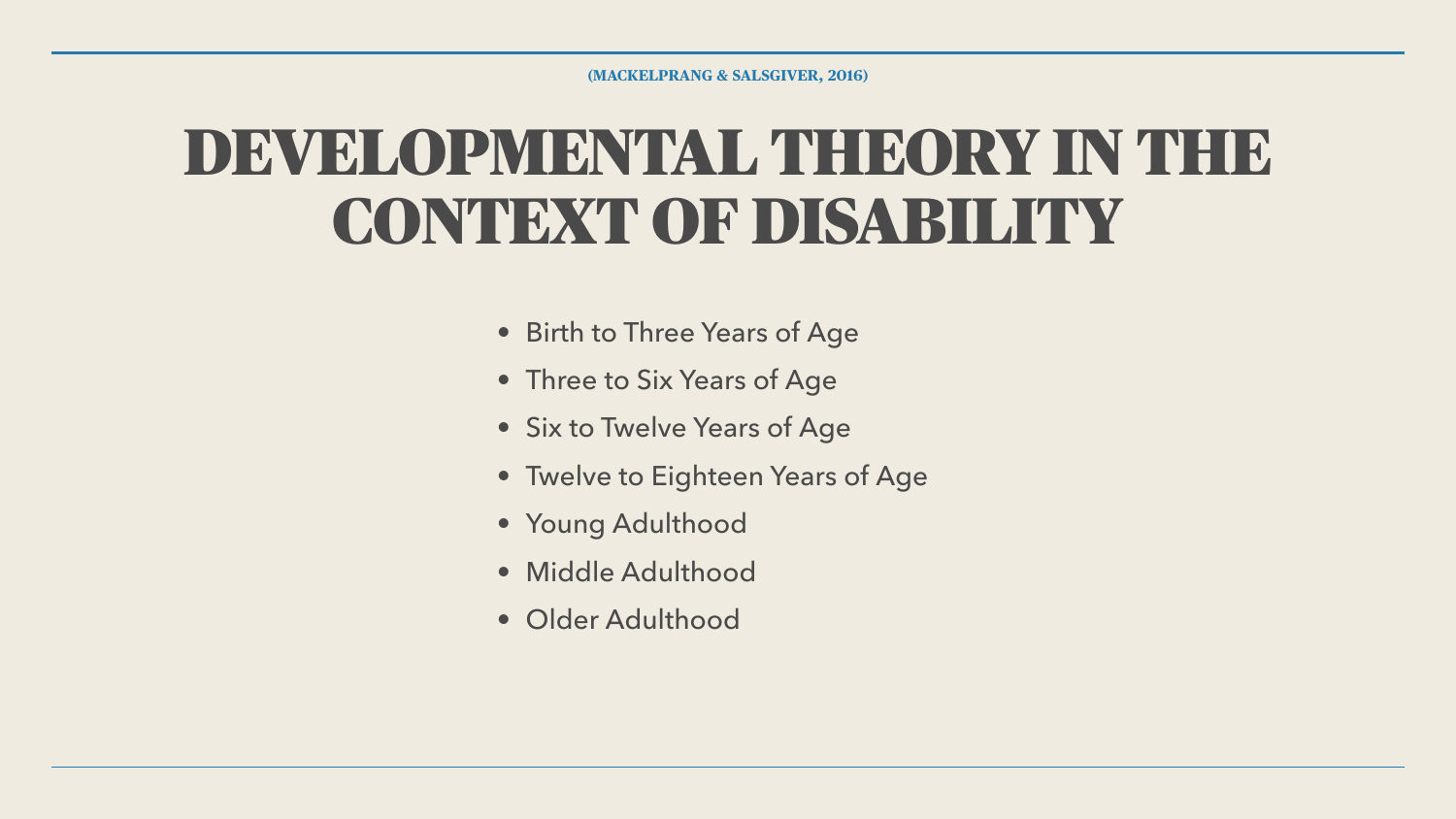# Three to Six Years of Age



"Children with intellectual disabilities may experience delays in verbal language skills. They may rely on alternative ways of communicating, such as gestures, nonverbal vocalization, and pictures, developing verbal mastery later than children without intellectual disabilities" (p.55).

"Exposure to peers and role models with disabilities can permit the sharing and cultural development on which they can build throughout their lives. Playing and interacting with children and others with and without disabilities can provide a foundation for later in life, when disability takes on increased meaning" (p.55)



"Expanding the environment for disabled children is as important as it is for nondisabled children. It is critical that they have the opportunity to interact with others with and without disabilities" (p. 55)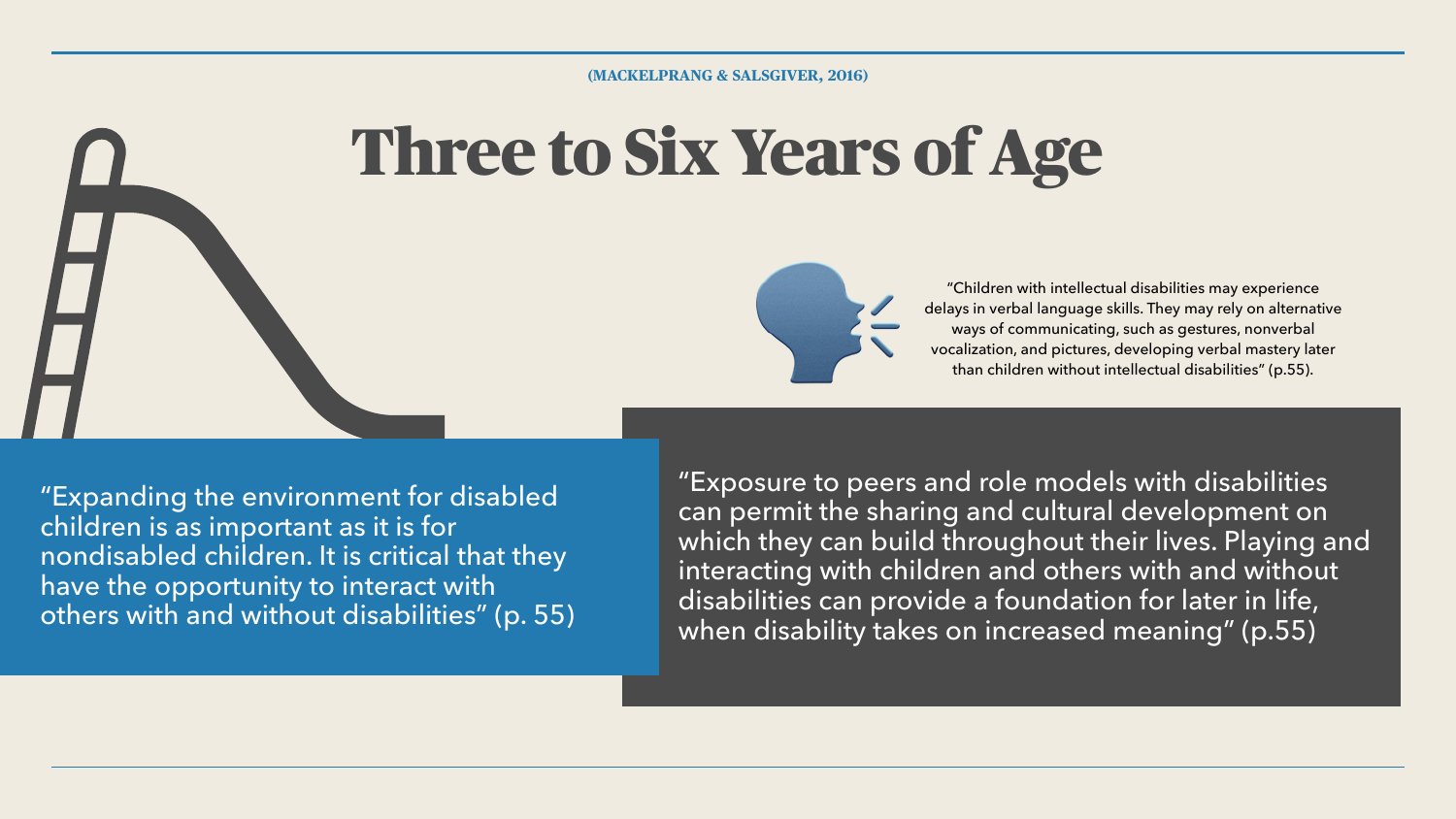# Six to Twelve Years of Age







The world of most children expands greatly at this age. Schools and increased numbers of peers expand their world socially and geographically. Increased concrete problem-solving skills help children deal with new situations. Many children with disabilities are already accustomed to having more people in their lives, especially when they have had ongoing professional involvement (p. 56)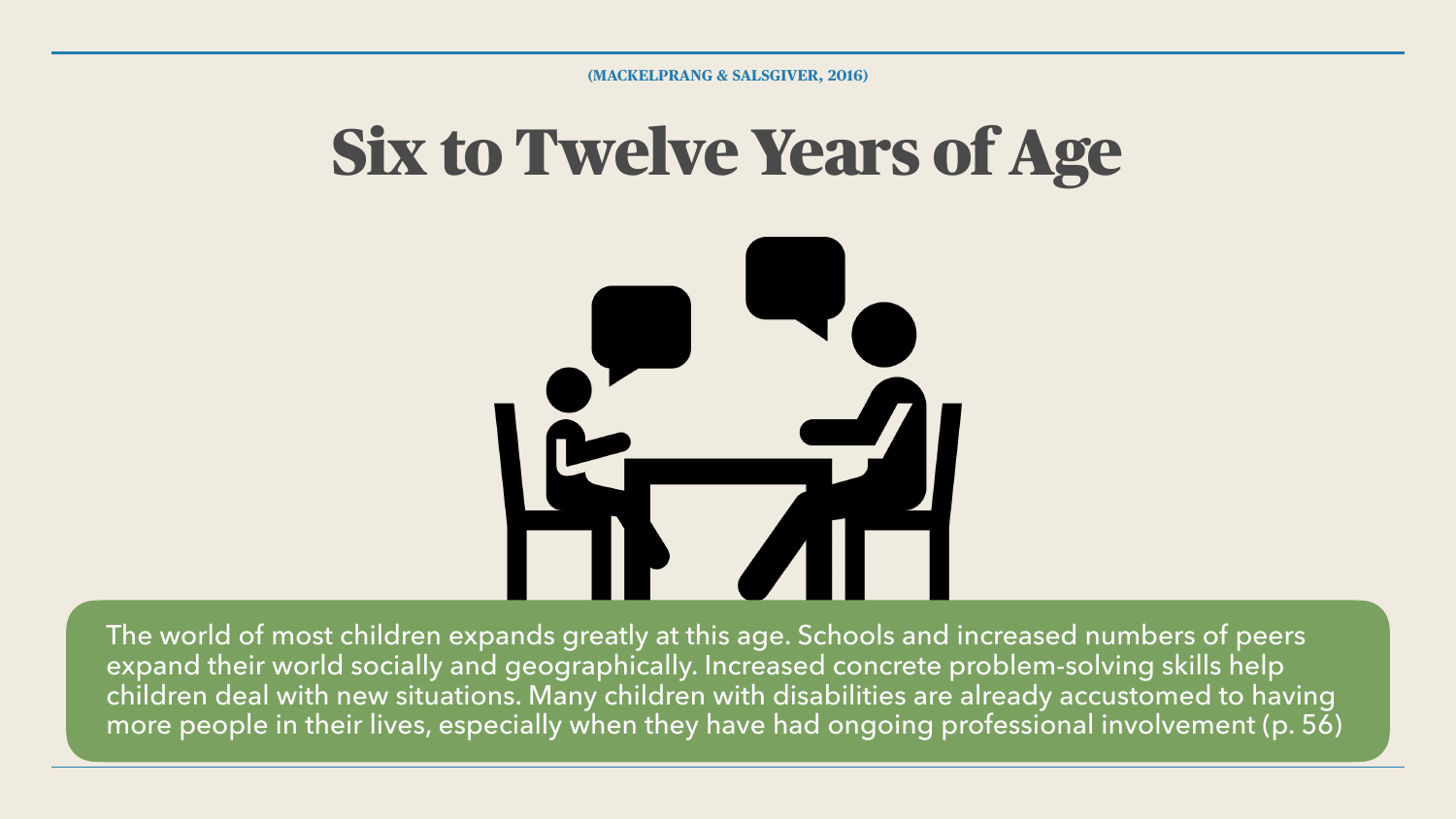# Twelve to Eighteen Years of Age

"People in the lives of all adolescents, including families, friends, counselors, and teachers, can all be resources in helping adolescents with disabilities reject the images, stereotypes, and limitations of an ableist society. Supports that facilitate future educational, employment, and living options can provide a sense of hope for the future" (p. 59)

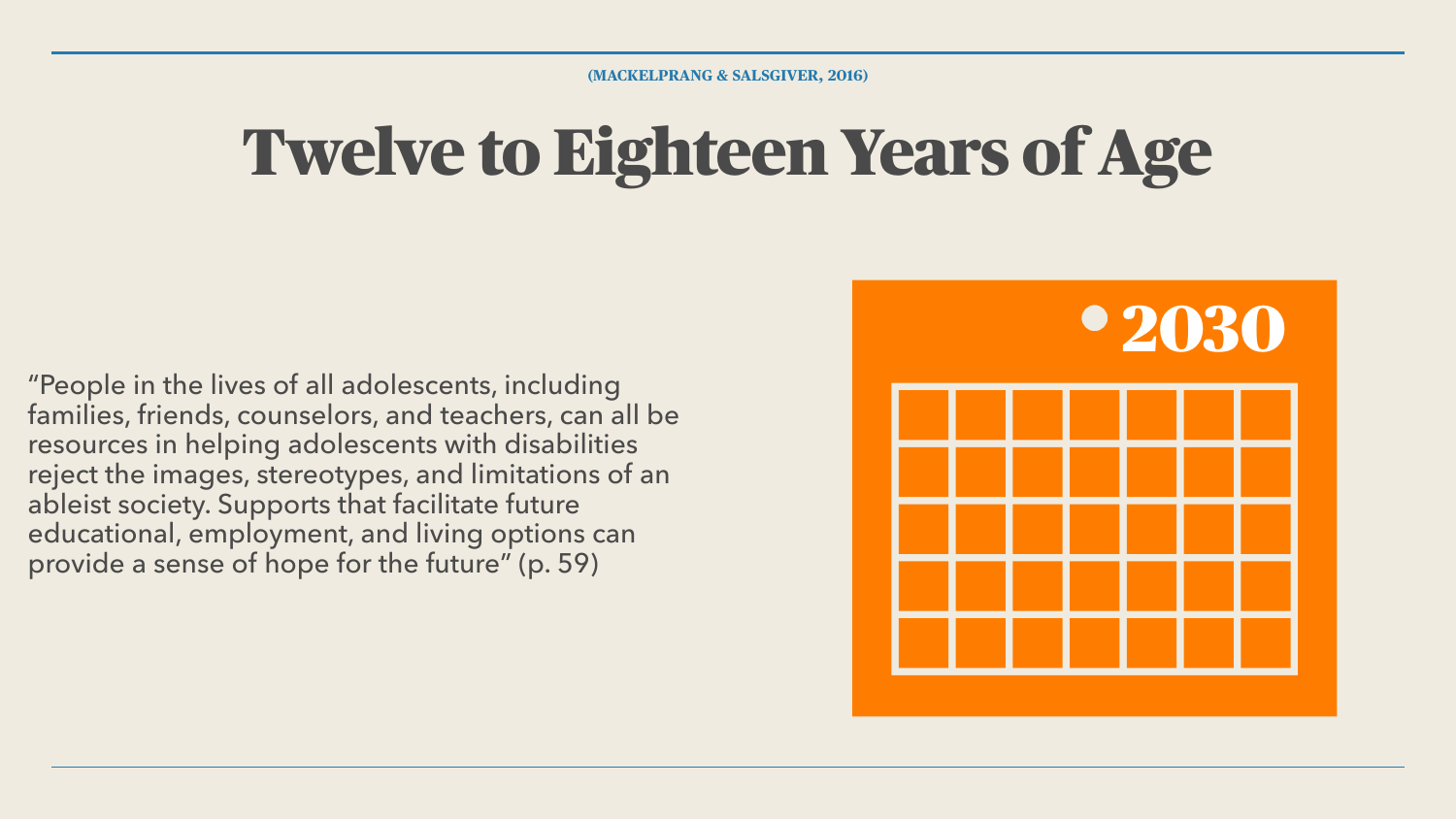### Young Adulthood

**(MACKELPRANG & SALSGIVER, 2016)**





"At this time of life, people search for intimacy with others. Historically, people with disabilities have been denied opportunities for intimate relationships. For example, people with intellectual disabilities have been legally enjoined from marrying. Some have been forcibly sterilized, sometimes without their knowledge. People with disabilities living in institutions, including persons with mental health and physical disabilities, have been denied access to intimate relationships with others." (p. 62)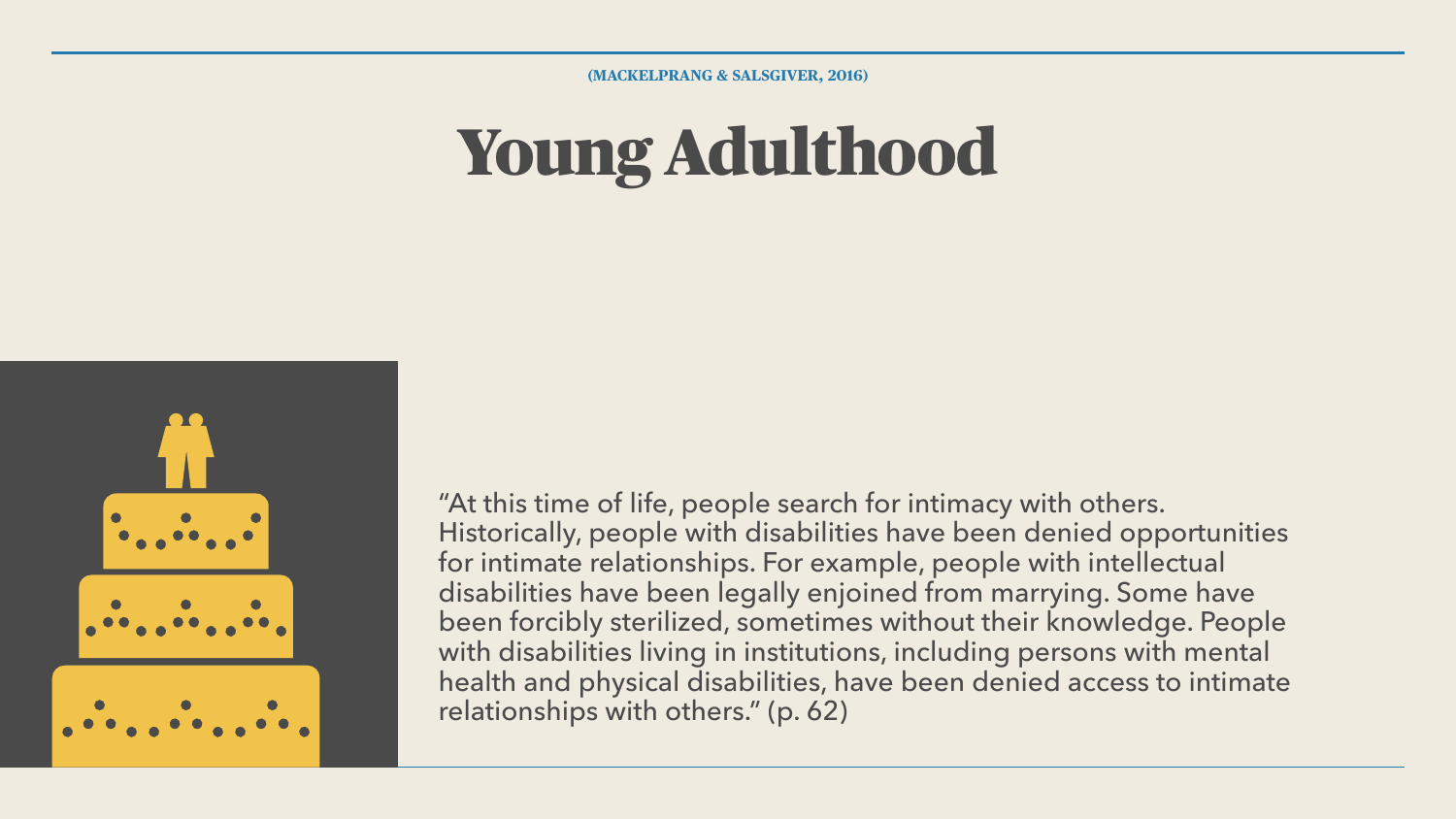# Middle Adulthood

**(MACKELPRANG & SALSGIVER, 2016)**



"Persons with disabilities, whether newly acquired or long term, can be a great asset to the community. The maturity and stability that come at this time of life provide them greater opportunities to influence communities and society. As the number and visibility of persons with disabilities in middle adulthood increase, so can their societal contributions and legacies to the disability community as well as society in general" (p. 64)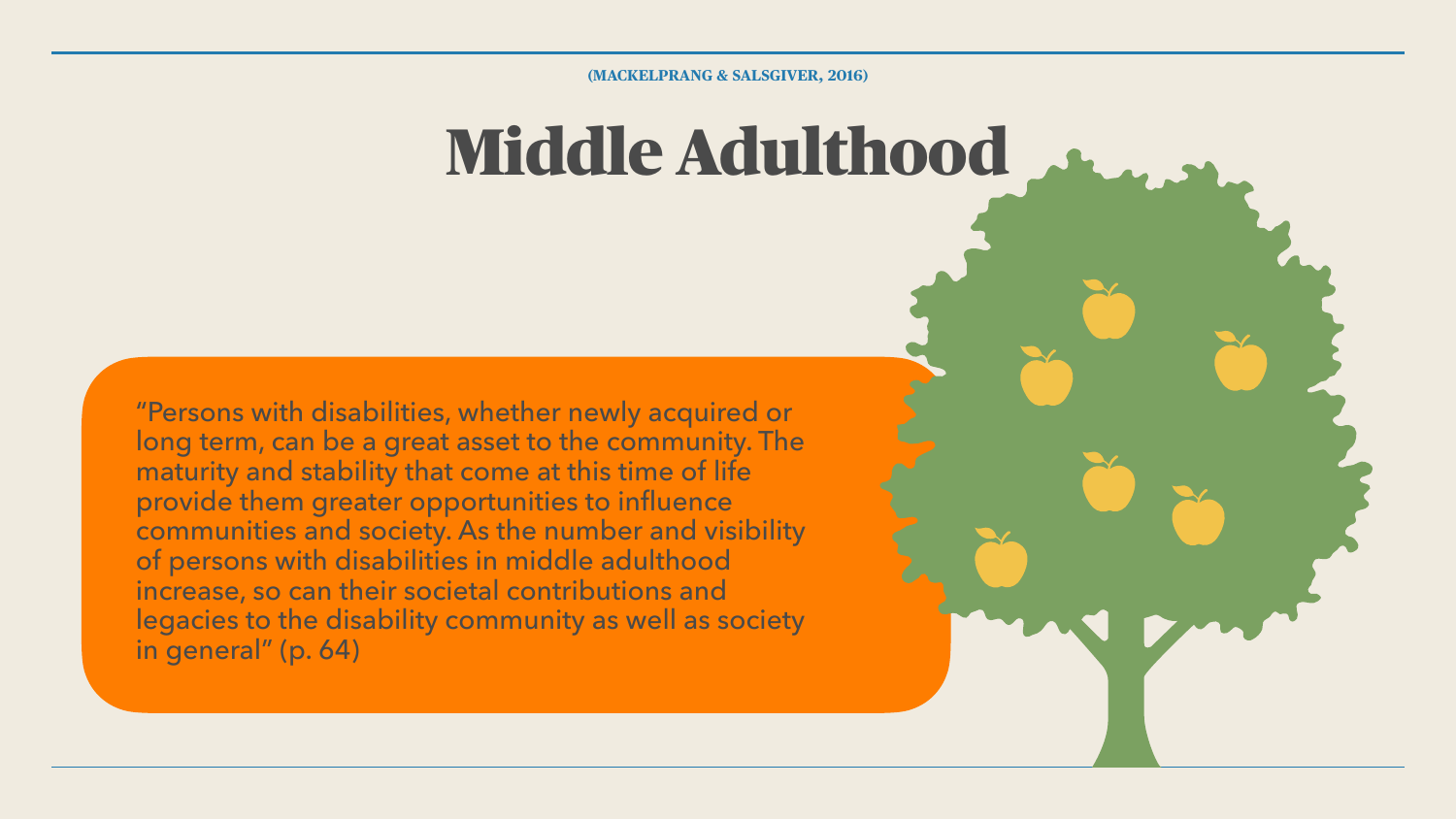## Older Adulthood



**(MACKELPRANG & SALSGIVER, 2016)**

"Social policies can be critical to the well-being of older persons who acquire disabilities and their families. Policies that allow people who need physical assistance to live in the community rather than being relegated to nursing facilities are important. Too many older Americans are institutionalized because resources that could help them live in the community are targeted for high-cost institutional care that allows residents little self-control. Policies that foster independent living contribute to high-quality lives" (pp. 64-65)